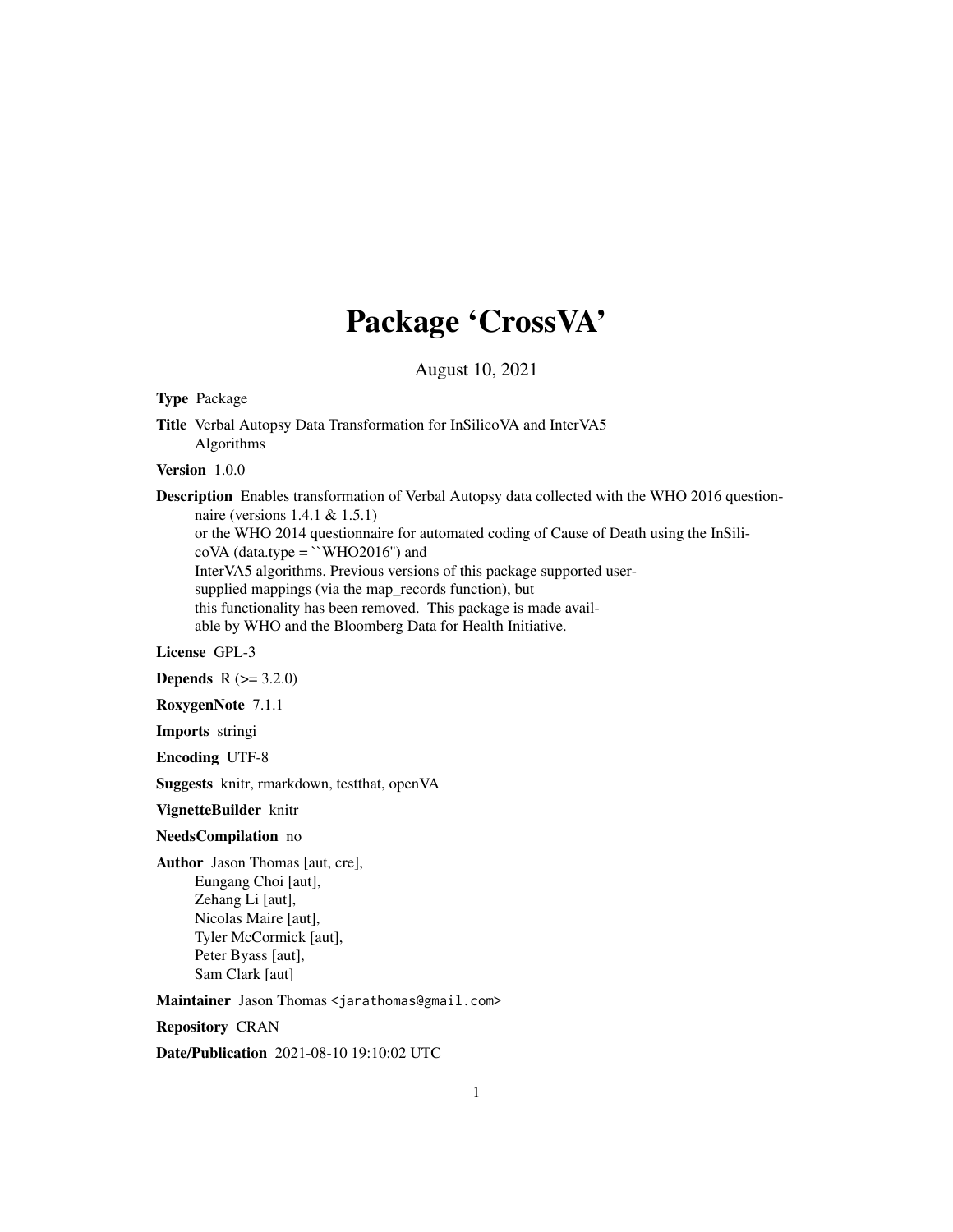### <span id="page-1-0"></span>R topics documented:

| Index |  |  |  |  |  |  |  |  |  |  |  |  |  |  |  |  | - 6 |
|-------|--|--|--|--|--|--|--|--|--|--|--|--|--|--|--|--|-----|

odk2openVA *Map VA records to InterVA5 & InSilico (with option data.type = "WHO2016").*

#### Description

odk2openVA transforms data collected with the 2016 WHO VA instrument or the 2014 WHO VA instrument into a format that can be used with the InterVA5 and InSilicoVA alogrithms for coding cause of death. It is a wrapper for functions that handle specific versions of the 2016 WHO VA instrument – namely, 1.4.1 and 1.5.1 – as well as the 2014 WHO VA instrument. Note: versions 1.5.2 and 1.5.2 do not include changes that require modification for the data preparation, so the code for version 1.5.1 should also work for these later two versions.

#### Usage

odk2openVA(odk, id\_col = "meta.instanceID")

#### Arguments

| odk    | A dataframe, obtained from reading an ODK Briefcase export of records col-<br>lected with the WHO question aire. |
|--------|------------------------------------------------------------------------------------------------------------------|
| id col | A character string of the column name (in odk) with the unique ID for each<br>death.                             |

#### Details

This is a wrapper function that tries to determint the type of WHO VA instrument used to collect the data. If the input (i.e., the odk export) includes a column containing the string "ID1A110" (or "id1a110"), then this function assumes the data were collected using the 2014 WHO VA instrument. If the input (i.e., the odk export) contains the string "age\_neonate\_hours" and does not contain the string "ID1A110" (or "id1a110"), then the function assumes the questionnaire version is 1.4.1 from the 2016 instrument. If neither condition is met, then the function assumes the data were collected with version 1.5.1 of the 2016 WHO VA instrument. Note: versions 1.5.2 and 1.5.2 do not include changes that require modification for the data preparation, so the code for version 1.5.1 should also work for these later two versions.

By default, this function assumes the data column named 'meta.instanceID' contains the unique ID for each record. If this column is not found, then the ID is set to 1:nrow(odk). Alternatively, the user may specify the column name containing the ID by passing a string to the id\_col parameter.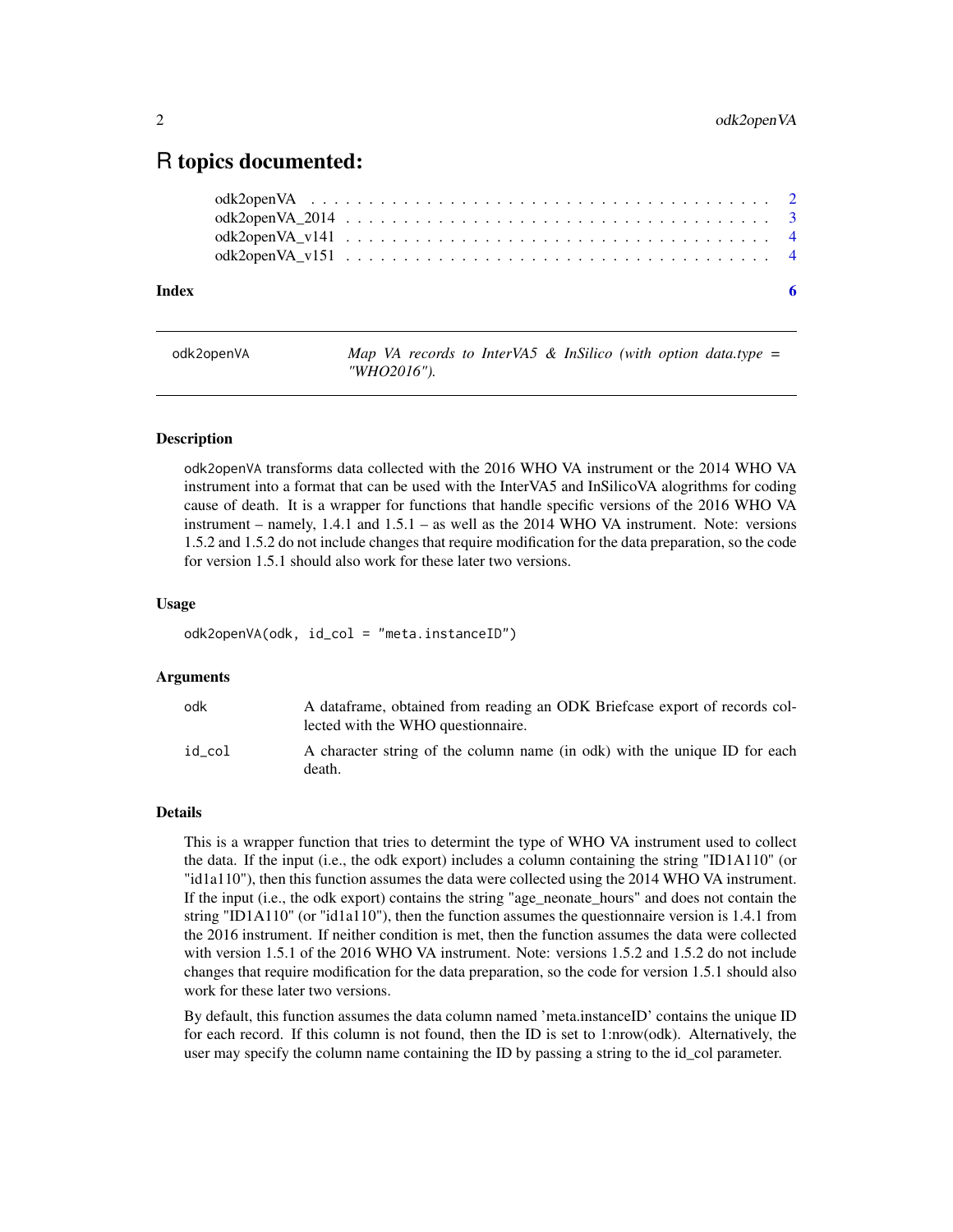#### <span id="page-2-0"></span>odk2openVA\_2014 3

#### Examples

```
## Example with 2016 WHO VA instrument version 1.5.1
record_f_name151 <- system.file("sample", "who151_odk_export.csv", package = "CrossVA")
records151 <- read.csv(record_f_name151, stringsAsFactors = FALSE)
output151 <- odk2openVA(records151)
## Example with 2016 WHO VA instrument version 1.4.1
record_f_name141 <- system.file("sample", "who141_odk_export.csv", package = "CrossVA")
records141 <- read.csv(record_f_name141, stringsAsFactors = FALSE)
output141 <- odk2openVA(records141)
```

| odk2openVA_2014 | Map VA records to InterVA5 and InSilico (with option data.type $=$ |
|-----------------|--------------------------------------------------------------------|
|                 | "WHO2016").                                                        |

#### Description

odk2openVA\_2014 transforms data collected with the 2014 WHO VA instrument (form id: va\_who\_2014\_final10) to serve as the input to the InterVA5 and InSilicoVA alogrithms for coding cause of death.

#### Usage

odk2openVA\_2014(odk, id\_col = "meta.instanceID")

#### Arguments

| odk    | A dataframe, obtained from reading an ODK Briefcase export of records col-<br>lected with the WHO question aire. |
|--------|------------------------------------------------------------------------------------------------------------------|
| id col | A character string of the column name (in odk) with the unique ID for each<br>death.                             |

#### Examples

```
## Not run:
record_f_name <- system.file("sample", "who2014_odk_export.csv", package = "CrossVA")
records <- read.csv(record_f_name, stringsAsFactors = FALSE)
output <- odk2openVA_2014(records)
```
## End(Not run)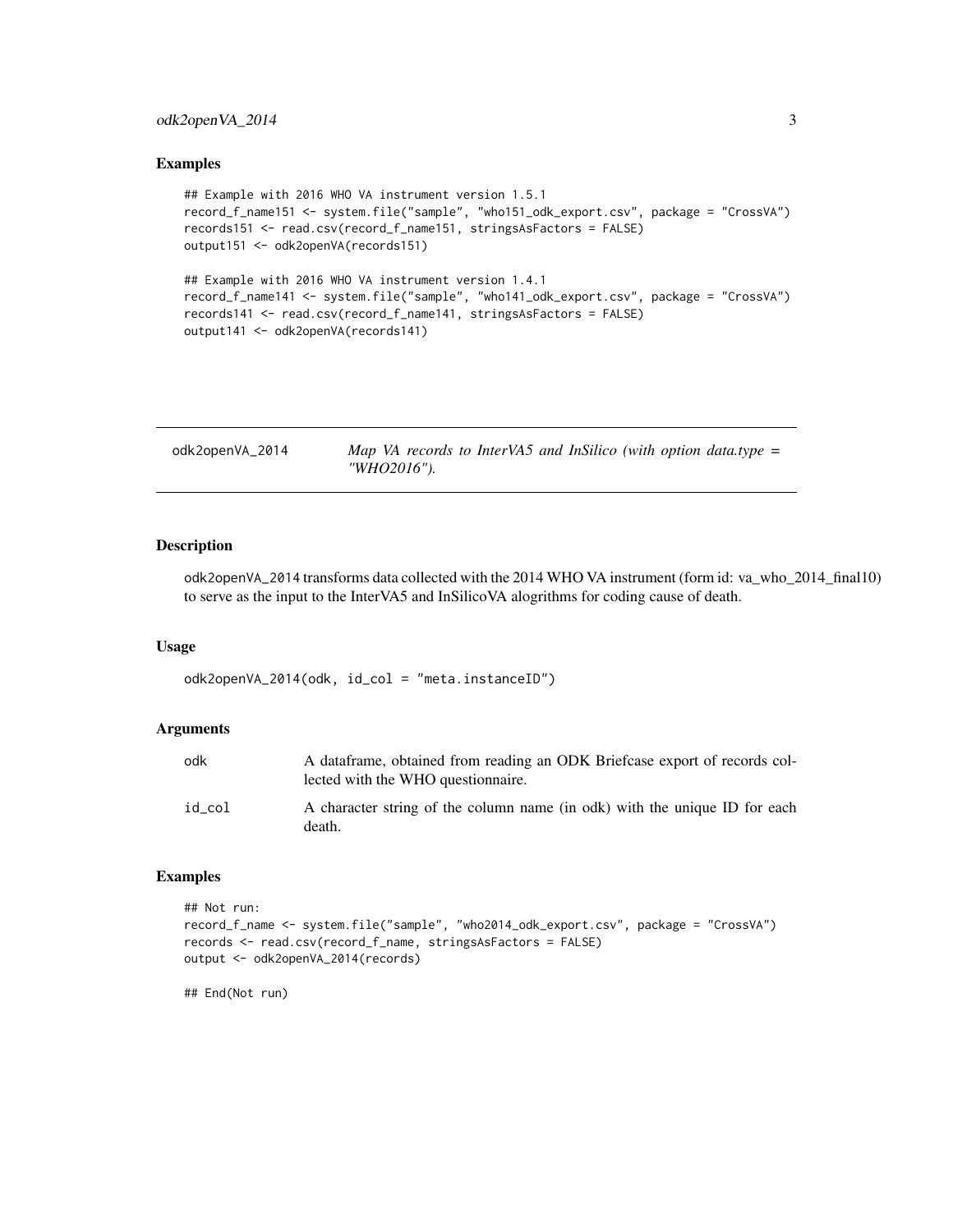<span id="page-3-0"></span>

#### Description

odk2openVA transforms data collected with the 2016 WHO VA instrument (version 1.4.1) to serve as the input to the InterVA5 and InSilicoVA alogrithms for coding cause of death.

#### Usage

```
odk2openVA_v141(odk, id_col = "meta.instanceID")
```
#### Arguments

| odk    | A dataframe, obtained from reading an ODK Briefcase export of records col-<br>lected with the WHO question aire. |
|--------|------------------------------------------------------------------------------------------------------------------|
| id col | A character string of the column name (in odk) with the unique ID for each<br>death.                             |

#### Examples

```
## Not run:
record_f_name <- system.file("sample", "who141_odk_export.csv", package = "CrossVA")
records <- read.csv(record_f_name, stringsAsFactors = FALSE)
output <- odk2openVA_v141(records)
```
## End(Not run)

odk2openVA\_v151 *Map VA records (version 1.5.1) to InterVA5 & InSilico (with option data.type = "WHO2016").*

#### Description

odk2openVA\_v151 transforms data collected with the 2016 WHO VA instrument (version 1.5.1) to serve as the input for the InterVA5 and InSilicoVA alogrithms for coding cause of death. Note: versions 1.5.2 and 1.5.2 do not include changes that require modification for the data preparation, so the code for version 1.5.1 should also work for these later two versions.

#### Usage

```
odk2openVA_v151(odk, id_col = "meta.instanceID")
```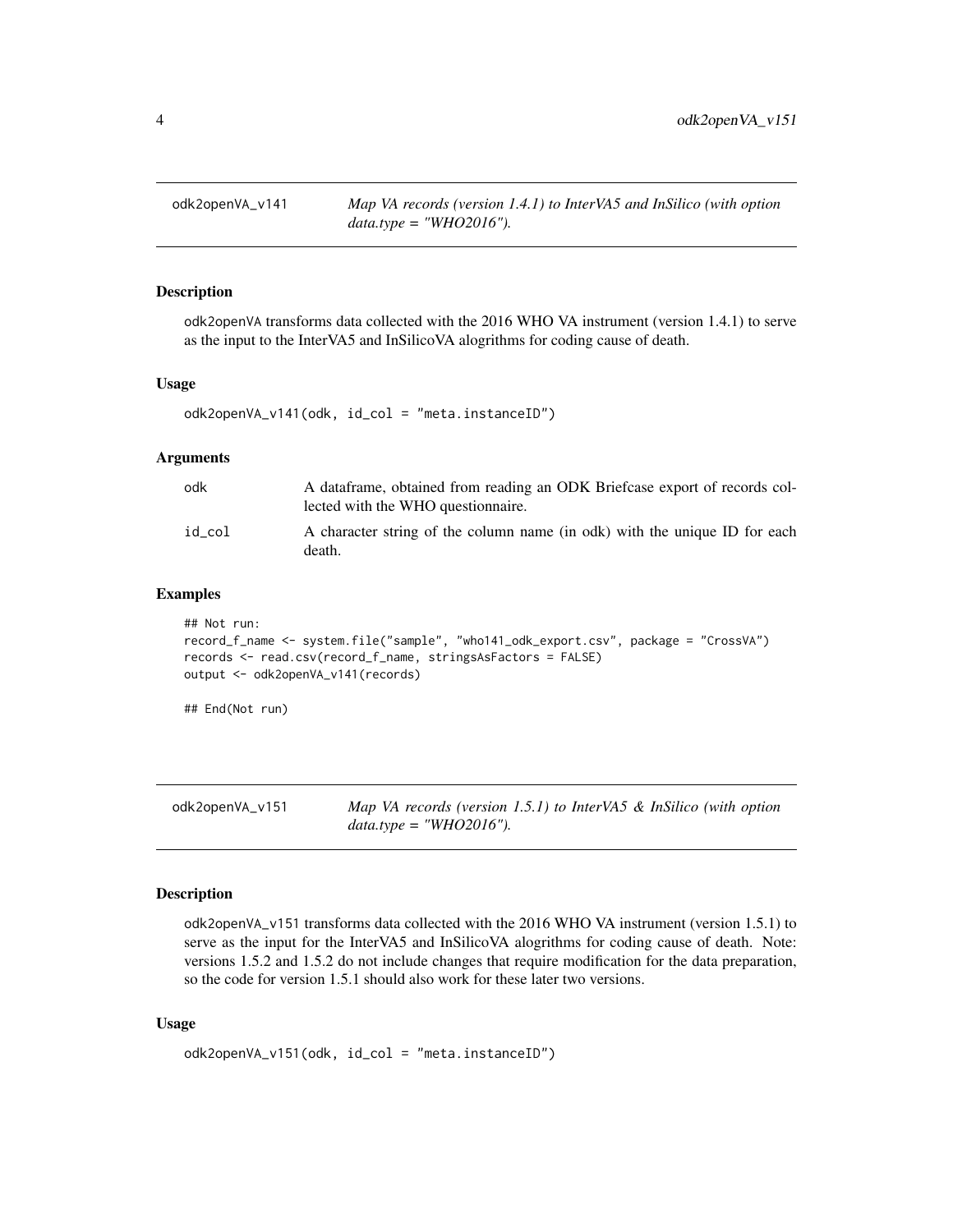#### Arguments

| odk    | A dataframe, obtained from reading an ODK Briefcase export of records col-<br>lected with the WHO question aire. |
|--------|------------------------------------------------------------------------------------------------------------------|
| id col | A character string of the column name (in odk) with the unique ID for each<br>death.                             |

#### Examples

## Not run:

```
record_f_name <- system.file("sample", "who151_odk_export.csv", package = "CrossVA")
records <- read.csv(record_f_name, stringsAsFactors = FALSE)
output <- odk2openVA_v151(records)
```
## End(Not run)